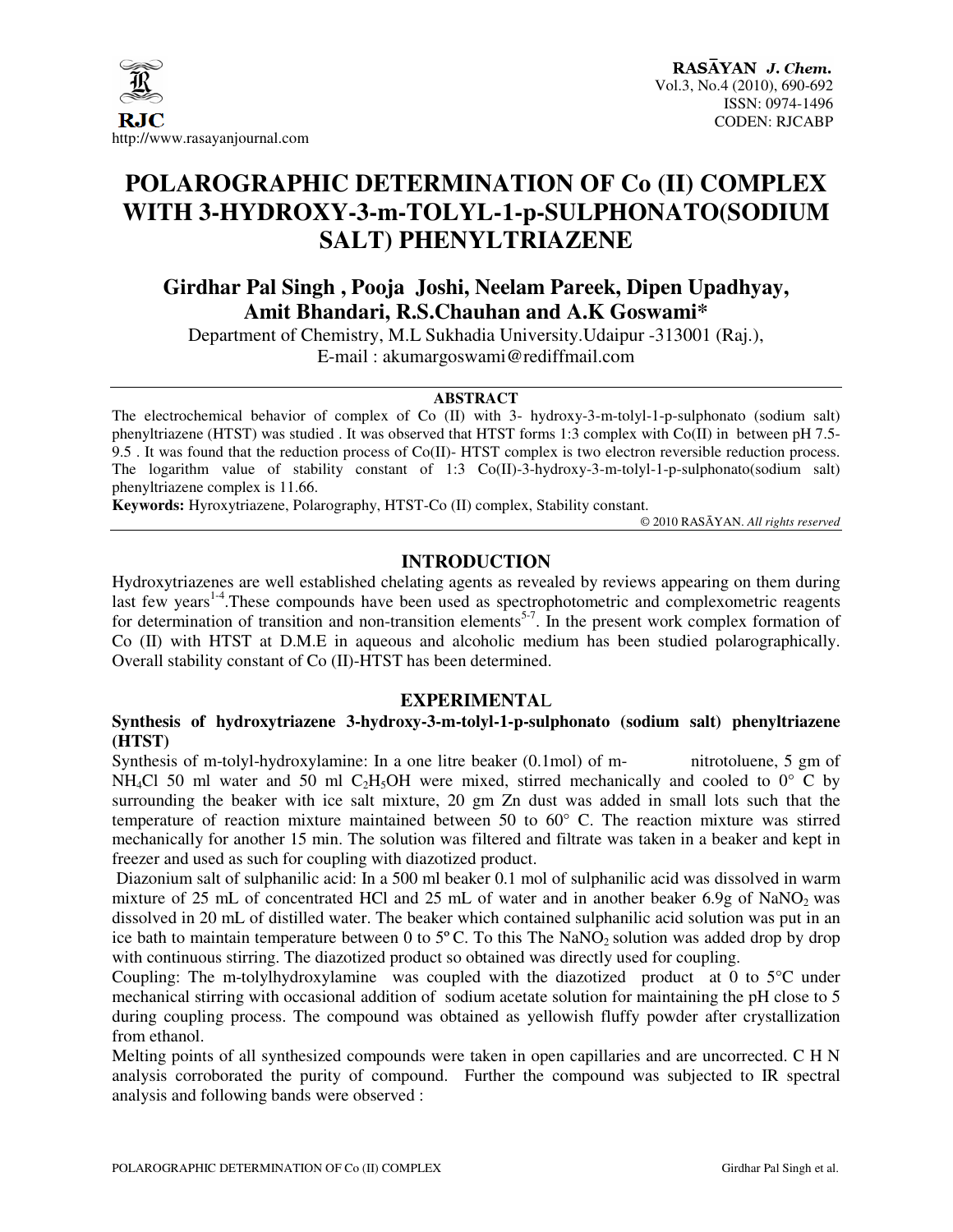IR (KBr) cm-1: 3249 (O-H str.), 3078 (C-H str. Ar), 2981 (C-H str., CH3), 1632 (N=N str.), 1419 (N-N str.).The spectra showed the compound to be in pure state. IR spectra (KBr) were recorded on FT IR RX1 Perkin Elmer Spectrometer. A Systronics Polarograph 1632 was used for obtaining current voltage curves. Physical and analytical data are given in Table-1.

#### **Polarographic study of Co(II)-HTST complex**

A systronics polarograph 1632 was used for obtaining current voltage curves. Metal solution (1mM) was prepared using  $Co(NO<sub>3</sub>)<sub>2</sub>6H<sub>2</sub>O$  and ligand solution was prepared by dissolving requisite quantity of HTST(.01 M) in double distilled water. Citric acid and  $Na<sub>2</sub>HPO<sub>4</sub>$  solution were used as buffer to maintain pH.Ionic strength was kept constant by using KCl as supporting electrolyte, gelatin (.002%) was use as maximum suppressor. The capillary had following characteristics t=1 drop/sec .IR drop correction were applied.

The polarographic study of Co(II)-HTST has been done at D.M.E in aqueous medium. Solution was deareated by purging of oxygen free nitrogen through the polarographic cell.

#### **Determination of half wave potential of Cu(II) with HTST**

A  $1\times10^{-3}$  M Cu(II) solution in N/10 KCl has been used to obtain polarograms of Co(II). This showed an  $E_{1/2}$  at 0.25 vs SCE. polarographic study was done on Co(II) with various concentration of HTST. The polarogram showed the half wave potentials shifted towards more negative value with increasing concentration of ligand indicating complex formation and the diffusion current was found to decrease regularly with increase of HTST concentration.

#### **RESULTS AND DISCUSSION**

A single well defined wave was obtained for Co(II)-HTST system between pH 7.5-9.5. Diffusion controlled nature of each wave was verified from id vs C and id vs  $\sqrt{h}$  plots where id =diffusion current in  $\mu$ A; C=conc. In m mole lit<sup>1-</sup>, h=height of mercury column.

Slope of the linear plots of log  $(i/id-i)$  vs  $E_{de}$  was found to be in the range of 30-32 mV, thereby showing the reversible nature of reduction process involving two electrons. The plot of half wave potential  $E_{1/2}$  vs log Cx (where Cx = concentration of complex in m mole  $lit<sup>1-</sup>$ ) have been found to be a straight line showing the formation of most stable complex.

The coordination no. (j) of the metal complex is obtained from the slope of this plot, as may be expressed by:

 $d(E_{1/2})/d \log Cx = -j.0591/n$ 

where  $n = no$ . of electrons involved (here  $n = 2$ ). The value of j was found to be 6. This shows that composition of the complex is 1:3 (metal: ligand).

#### **Determination of stability constant Co(II)-HTST complex:**

The stability constant of the Co(II)-HTST complex has been determined by classical method of Lingane<sup>8</sup>, as the method is applicable for maximum coordination number and for the stability constant of highest complex formed. The  $E_{1/2}$  has a linear correlation with ligand concentration; which shows that there is only one complex formed. The following equation has been used to calculate the stability constant of the complex studied.

 $Δ (E<sub>1/2</sub>) = 0.0591/n log β + j 0.0591/n log Cx$ 

Here,  $\Delta$  (E<sub>1/2</sub>) =Difference of half wave potentials of simple metal ion and complexed ion, n =number of transferred electron, log β = Stability constant of complex formed,

 $j =$ Coordination number,  $Cx =$ concentration of ligand.

Thus the value of log  $\beta$  has been found to be 11.66. Polarographic data of Co (II)-3-hydroxy-3-m-tolyl-1p-sulphonato (sodium salt) phenyltriazene are given in Table-2.

#### **CONCLUSION**

The present work has opened up possibility of studying Co(II)-HTST complexes by D.C polarographic method. Stability constant ( log β) was obtained with polarography .This proves the validity of polarographic techniques for studies of hydroxytriazenes metal complexes.